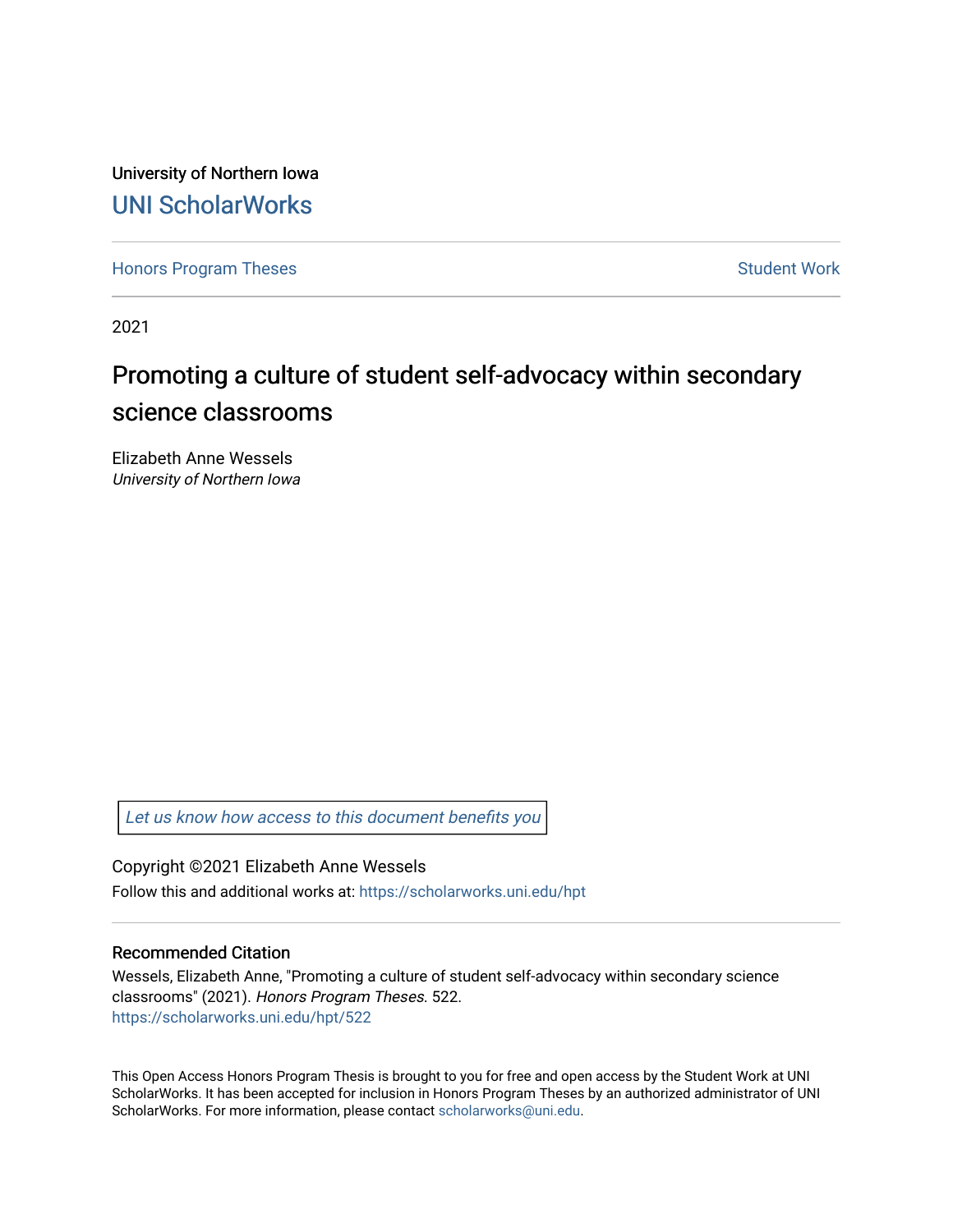# PROMOTING A CULTURE OF STUDENT SELF-ADVOCACY

# WITHIN SECONDARY SCIENCE CLASSROOMS

A Thesis Submitted

in Partial Fulfillment

of the Requirements for the Designation

University Honors

Elizabeth Anne Wessels

University of Northern Iowa

December 2021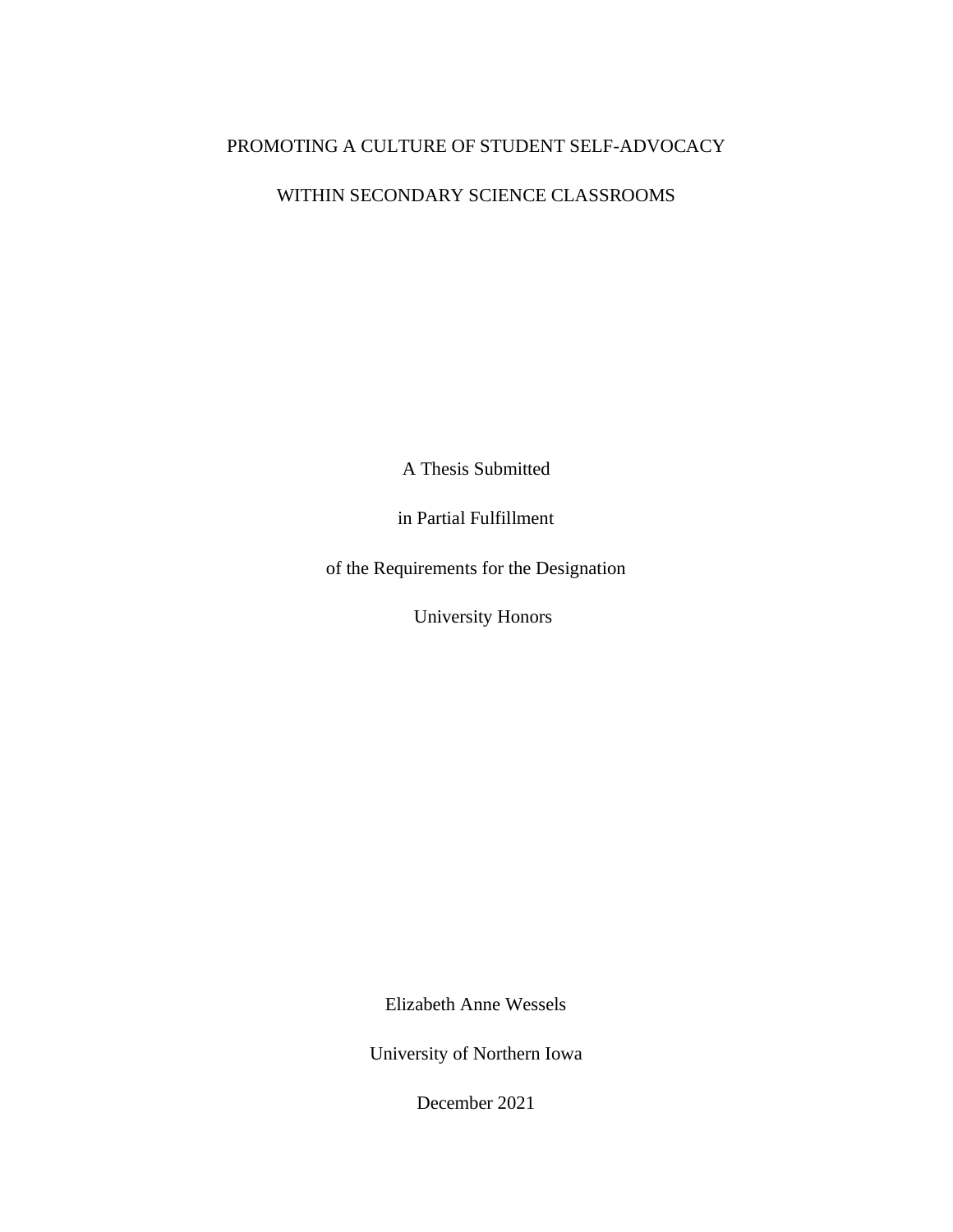This Study by: Elizabeth Anne Wessels

Entitled: Promoting a Culture of Student Self-Advocacy within Secondary Science Classrooms

has been approved as meeting the thesis requirement for the Designation University Honors

\_\_\_\_\_\_\_\_ \_\_\_\_\_\_\_\_\_\_\_\_\_\_\_\_\_\_\_\_\_\_\_\_\_\_\_\_\_\_\_\_\_\_\_\_\_\_\_\_\_\_\_\_\_\_\_\_\_\_\_\_\_\_ Date Dr. Lyn Countryman, Honors Thesis Advisor

\_\_\_\_\_\_\_\_ \_\_\_\_\_\_\_\_\_\_\_\_\_\_\_\_\_\_\_\_\_\_\_\_\_\_\_\_\_\_\_\_\_\_\_\_\_\_\_\_\_\_\_\_\_\_\_\_\_\_\_\_\_\_

Date Dr. Jessica Moon, Director, University Honors Program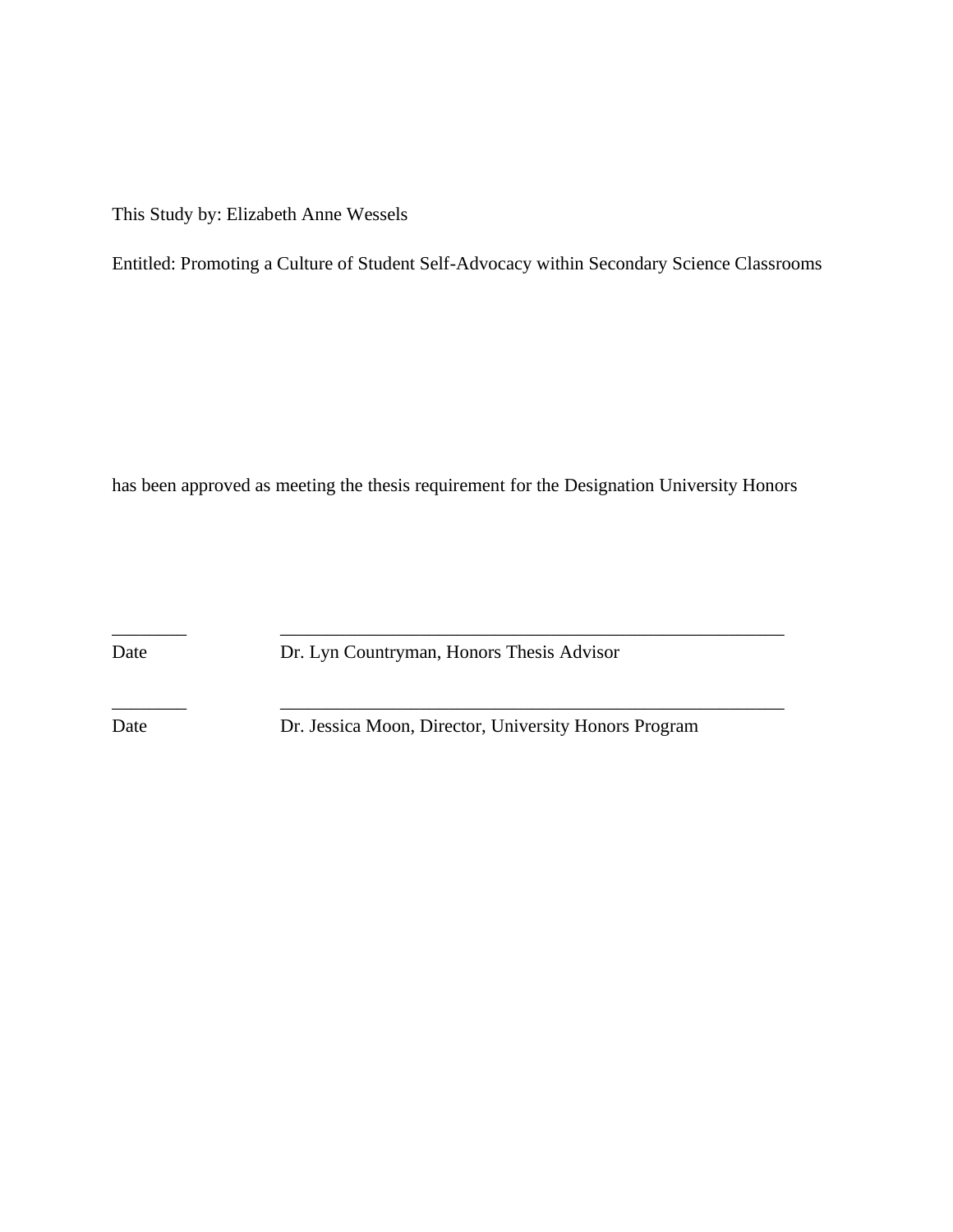#### **Introduction**

The science classroom should be an environment where students feel confident to voice their opinions and educational needs, not an environment where they are discouraged from sharing their experiences and ideas. Recognizing self-advocacy in education means that we recognize the importance of students' role in their individual education. Students deserve to be taught in classrooms that encourage them to stand up for themselves and ask questions when they have educational goals they need help achieving. In order to promote self-advocacy in the classroom, the factors that impact self-advocacy should be explored. This study targets one of the most influential factors, self-efficacy. Lower levels of self-efficacy typically result in lower amounts of self-advocacy, and higher levels of self-efficacy result in higher amounts of selfadvocacy.

The purpose of this study is to determine the greatest source of self-efficacy that exists among 5-12 students in science through a meta-analysis of three previous studies. After analyzing the collected data, teaching strategies that aim to boost the most influential source of self-efficacy for students are recommended and briefly discussed. Gaining a better understanding of the sources self-efficacy, along with how to support these sources will help science educators understand how to support student self-advocacy.

#### **Literature Review**

*What is Self-Advocacy?* 

While it is important for a teacher to believe a student should have a choice in their learning, it is just as important for students to recognize their own educational needs and become self-advocates for those specific needs (Douglas, 2004). Students need to possess many non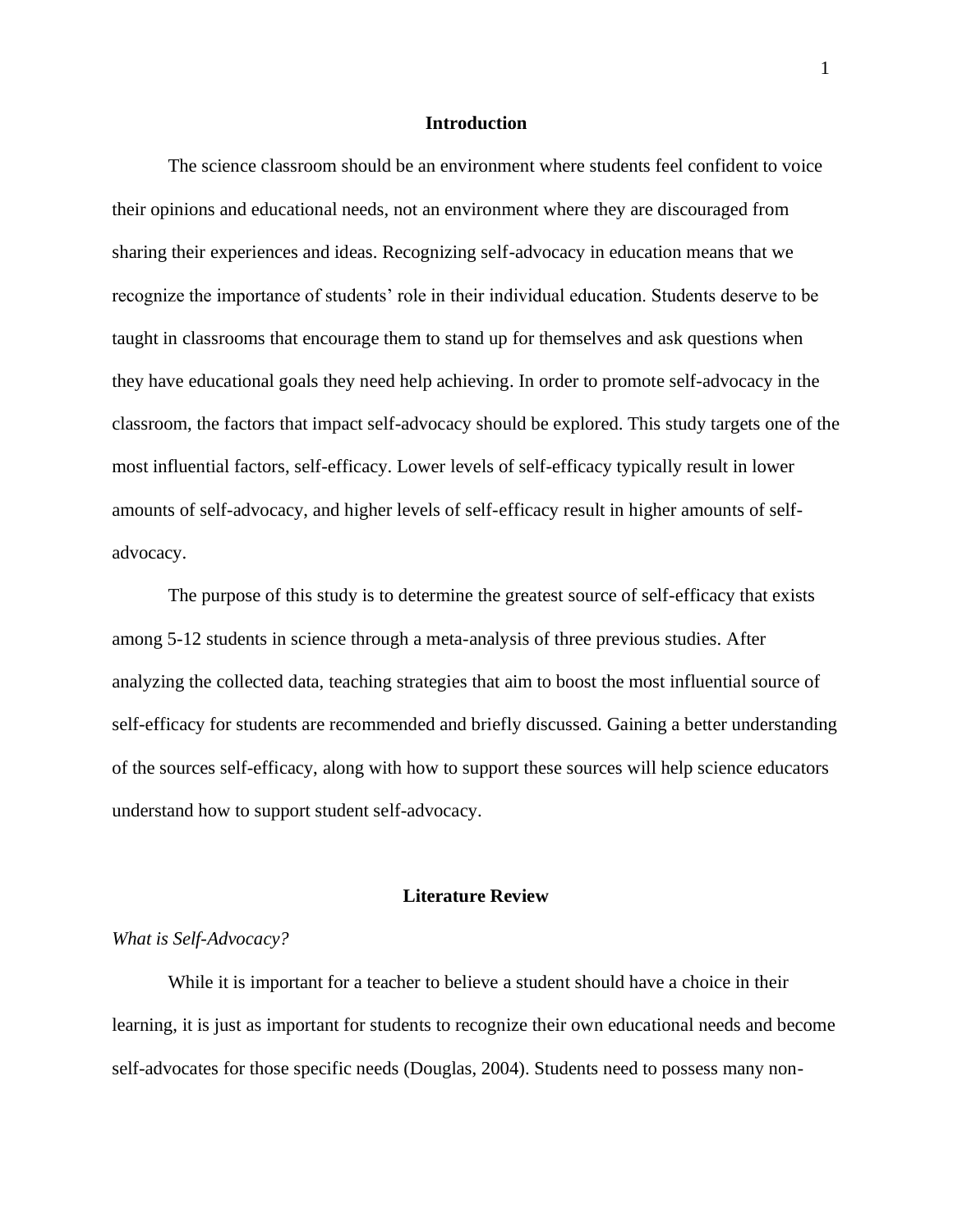content-related skills to be successful in an educational setting, one being self-advocacy. Selfadvocacy is centered around being able to determine one's specific learning needs and using the



skills and resources to work towards attaining these needs. (Douglas, 2004). It has been also referred to as an individual's capacity to find, evaluate and use the information for one's benefit (Vessey, 1997). Many structural frameworks have been developed to explain the basic tenets of self-advocacy.

*Figure 1. David W. Test's Conceptual Framework for Self-Advocacy*

One specific researcher in the framework of self-advocacy is David W. Test. His work is centered around self-advocacy for special education but can be easily applied to all students. Figure 1 is a flowchart displaying the four components of Test's (2005) framework of selfadvocacy: knowledge of self, knowledge of rights, communication, and leadership.

Demonstrating a knowledge of self would be observed as a student being aware of their educational strengths and weaknesses. A knowledge of rights concerns being informed of laws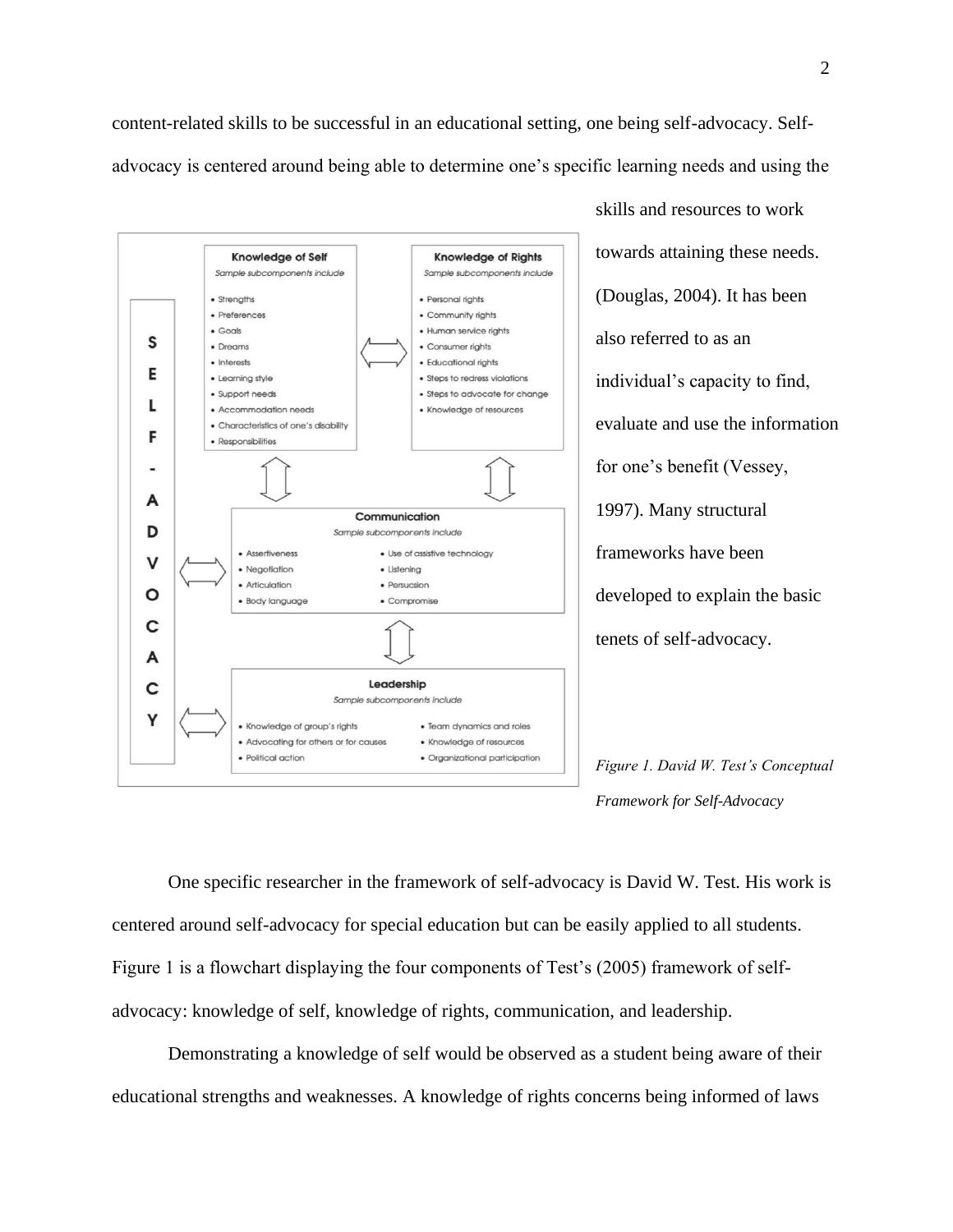and policies which exist to regulate accommodation processes (Test, 2005). Effective communication results in student behaviors that cultivate respectful, yet assertive, professional communication about their needs. Finally, leadership, which is not as essential to self-advocacy, involves collaboration and advocacy for group rights (Test, 2005). Douglas (2004) further expanded on Test's ideas, discussing the importance of students developing their learner profile. This would coincide with a student's knowledge of self, as they would compile their educational strengths and weaknesses to create an accurate learner profile to help them effectively selfadvocate.

# *Why is self-advocacy important for all students?*

All students need instructional support for self-advocacy skills, and those skills are applicable at all grade levels. Students are aware of less than half of the differentiated learning experiences available to them (Douglas, 2004). Most current research tends to focus on the instructional methods to apply self-advocacy skills within special education classrooms. While self-advocacy plays an essential role in the success of special education students, gifted students need just as much education in self-advocacy. Gifted students often struggle with self-advocacy for two primary reasons. One, educators do not realize that gifted students also need special programming, just as special education students do (Douglas, 2004). Many schools do not have a concrete gifted program available to students who demonstrate advanced abilities. Second, educators and society assume gifted programs in schools are only for those at the top of their grade level, leaving out those students whom are highly skilled learners (Douglas, 2004). While some of these advanced learners do not qualify to be enrolled in a gifted program, these students still require enrichment within a general education classroom. Students of all ability levels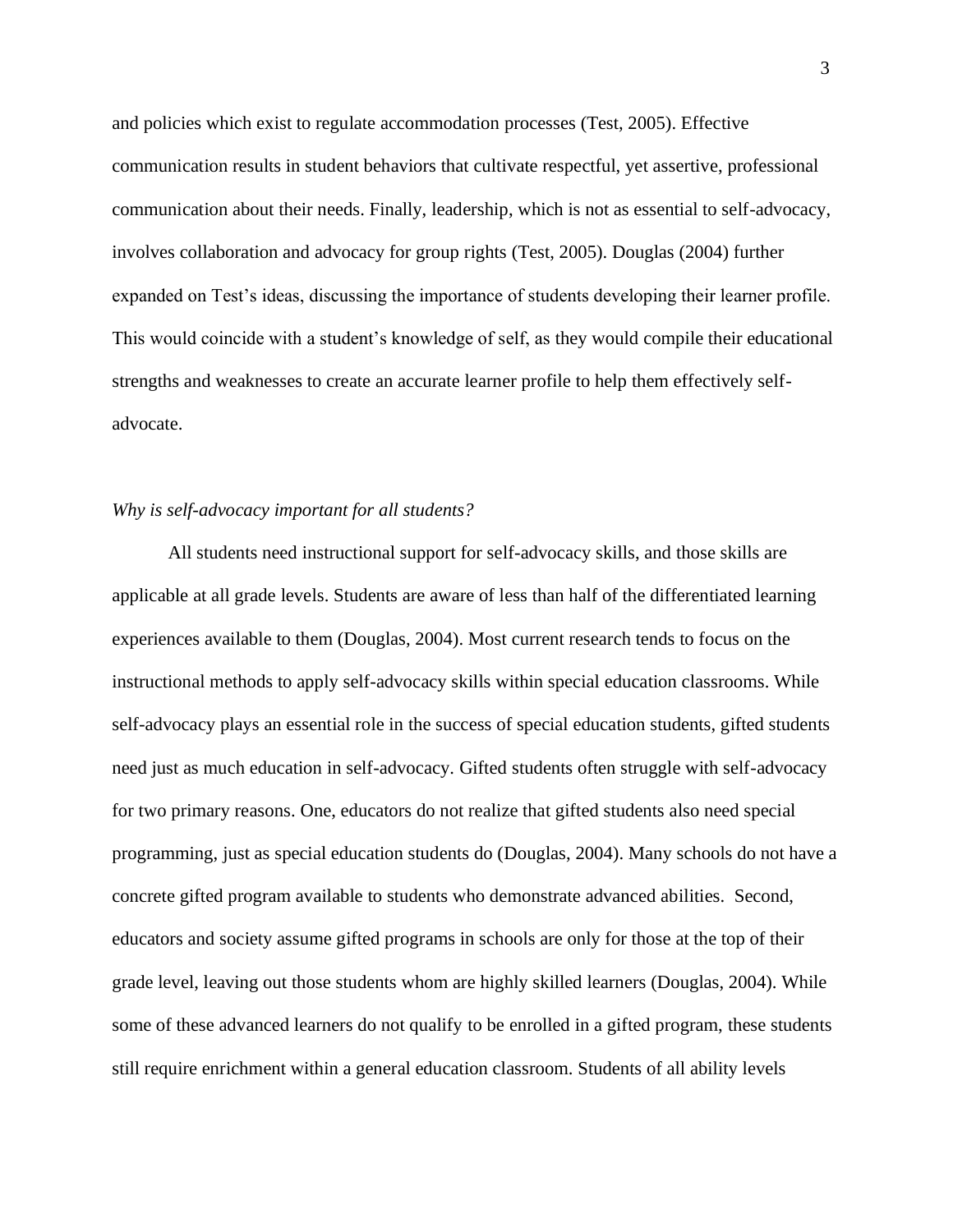benefit from self-advocacy instruction. Khalifa (2013) addressed the importance of selfadvocacy skills within student groups at risk for ecological, behavioral, marginalization, or social reasons. Providing a framework also allows for educators to play an important role in helping students develop self-advocacy skills. School leaders have a profound impact on the development of self-advocacy skills in students, along with their families (Khalifa, 2013). The relationship between students and educators is essential to building a classroom community that encourages self-advocacy.

# *How does the potential for accumulation of self-advocacy skills change throughout adolescence?*

The human body goes through a cycle of changes as it reaches the adolescent age. Vessey (1997) determined there are three types of factors impacting a changing adolescent selfadvocacy: predisposing, modifying, and readiness. Of the three types of factors, predisposing factors are the most crucial in shaping self-advocacy. Predisposing factors include age, developmental level, socio-cultural orientation, and socioeconomic status, the two most important being age and developmental level (Vessey, 1997). Developmental stages associated with various age levels can directly apply to observed changes in self-advocacy abilities. At approximately age 11-14, children begin to shift from a dependence on adults to independence. This change is associated with mood swings and disruption of relationships (Vessey, 1997). Observable behaviors in a classroom might involve more outspoken students arguing about different features of the classroom, such as assigned coursework or seating arrangements. When adolescents reach ages 15-17, they are better able to understand the cause and effect between current behaviors and future consequences (Vessey, 1997). Students would have to understand the relationship between the strategies they use to learn the material and how they can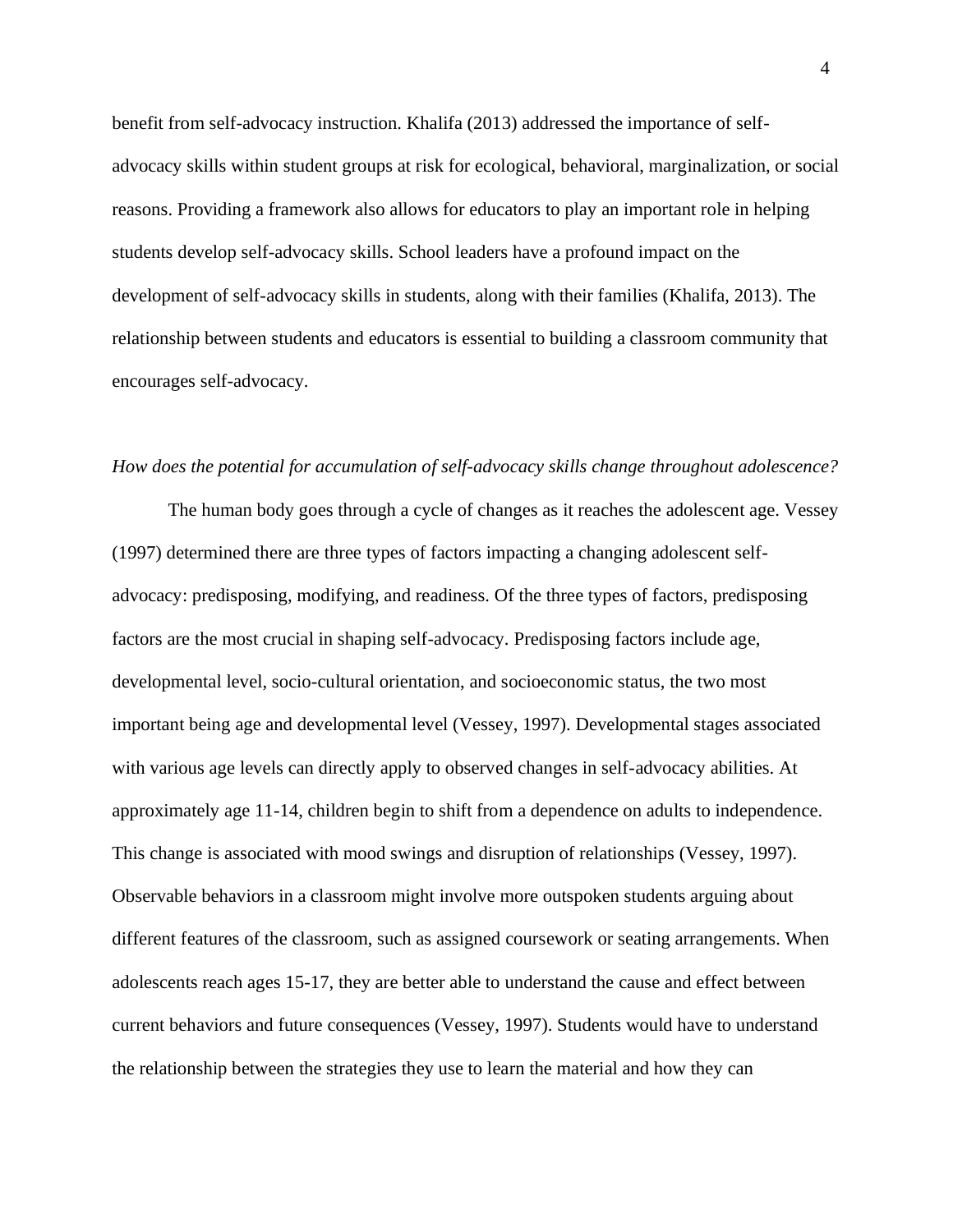demonstrate their learning, via performance tasks. Finally, during late adolescence, ages 18-20, students have been observed as having an increase in sophistication and emotional stability (Vessey, 1997). At this point, adolescents exhibit more consistent behaviors and have a more thorough understanding of abstract concepts. By this point, they would understand the importance of routines when it comes to educational benefits. For instance, completing class activities and homework has the benefit of allowing a student to practice their knowledge and skills for a later assessment.

The final two predisposing factors, socio-cultural orientation, and socioeconomic status impact the way adolescents approach situations in which they would need to self-advocate. Socio-cultural orientation is based on a students' learned ways of doing, feeling, and thinking, which is impacted by family, social groups, and religion. (Vessey, 1997). On the other hand, socioeconomic status impacts adolescents' sense of entitlement and their expectations surrounding accomplishments, educational or otherwise (Vessey, 1997). While not as impactful as age and developmental level, these two factors still play a role in the development of selfadvocacy.

Modifying factors also impact how self-advocacy develops in adolescents. These factors include individualism and family environment (Vessey, 1997). Individualism deals with maturity based on experiences. Typically, adolescents that have mastered physical, intellectual, social, and emotional tasks representative of their age level will be more likely to engage in self-advocacy (Vessey, 1997). Those who have completed these tasks feel more confident in their abilities and tend to pursue further tasks. Family environment, specifically parent involvement also impacts self-advocacy. The control parents and guardians allow their children to have when it comes to decision-making impacts self-advocacy development (Vessey, 1997). If adolescents are raised in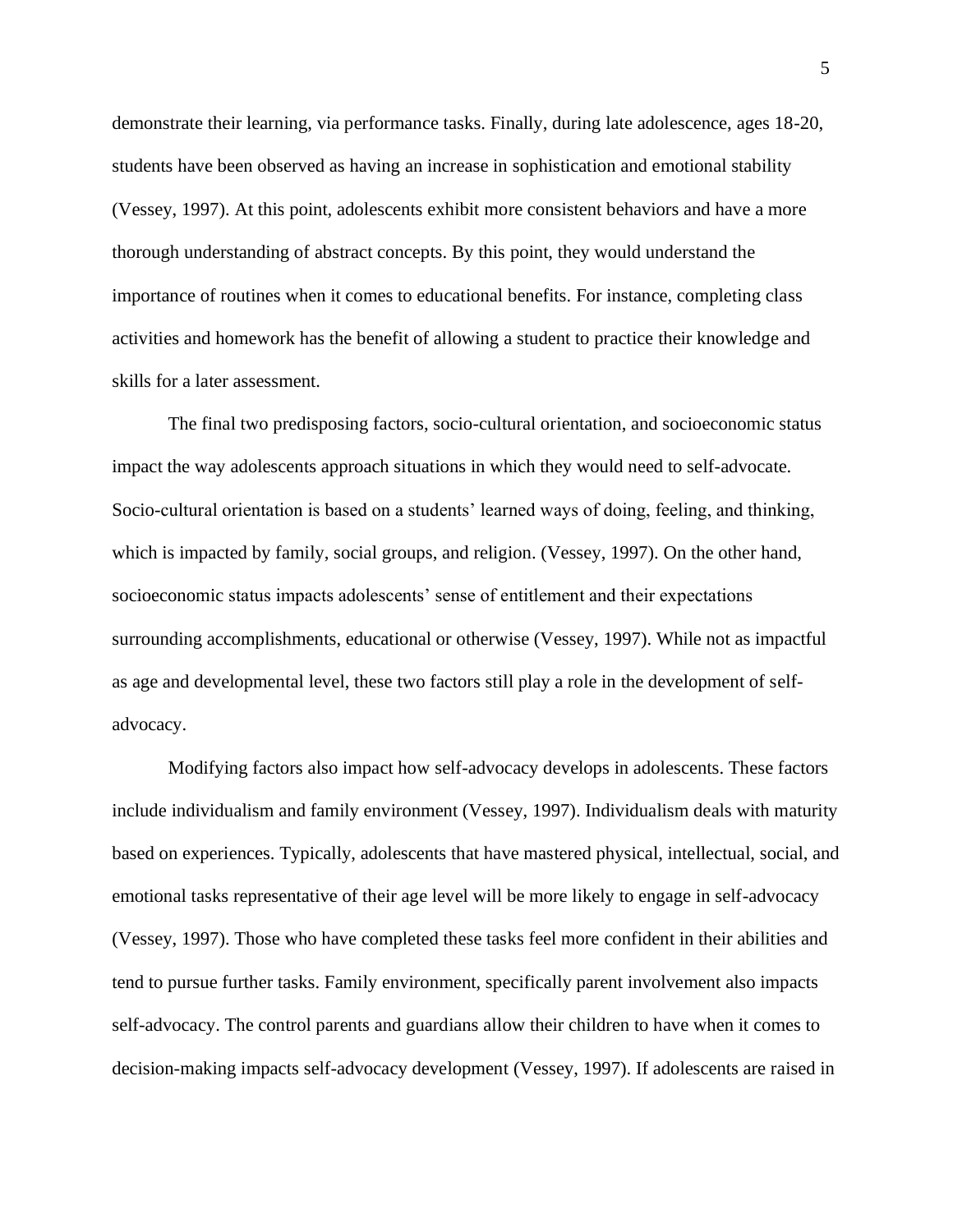a household where they have very little opportunity to provide their opinion, they will continue to rely heavily on adult opinion and avoid opportunities to self-advocate. It could also be inferred that the family environment also impacts the number of age-level tasks adolescents master independently.

The final type of factors impacting self-advocacy development are readiness factors. The most prominent readiness factor is motivation, both intrinsic and extrinsic, as it causes a change in adolescent behavior (Vessey, 1997). Extrinsic motivation is driven by external rewards, such as good grades. On the other hand, intrinsic motivation is driven by personal rewards, such as enjoyment from completing a task. Vessey (1997) explained positive changes to self-advocacy development are more long-lasting when impacted by intrinsic motivating factors. The personal benefit reaped from taking control of one's decision has a greater impact than receiving the praise of others.

#### *What is Self-Efficacy?*

An important part of developing strong self-advocacy skills is addressing the matter of self-efficacy. According to Albert Bandura (1997), self-efficacy is defined as one's beliefs in their capabilities that would allow them to follow the desired course of action in a given situation. If an individual experiences an increase in self-efficacy, they will be more likely to advocate for their needs, educational or otherwise.

Self-efficacy is determined by four individual factors. The first factor is mastery experiences, which are also known as past performances, and is acknowledged as the most influential of the four factors (Bandura, 1997). An example of this might be a poor test score, which causes a student to think poorly of their skills in that specific subject area. One study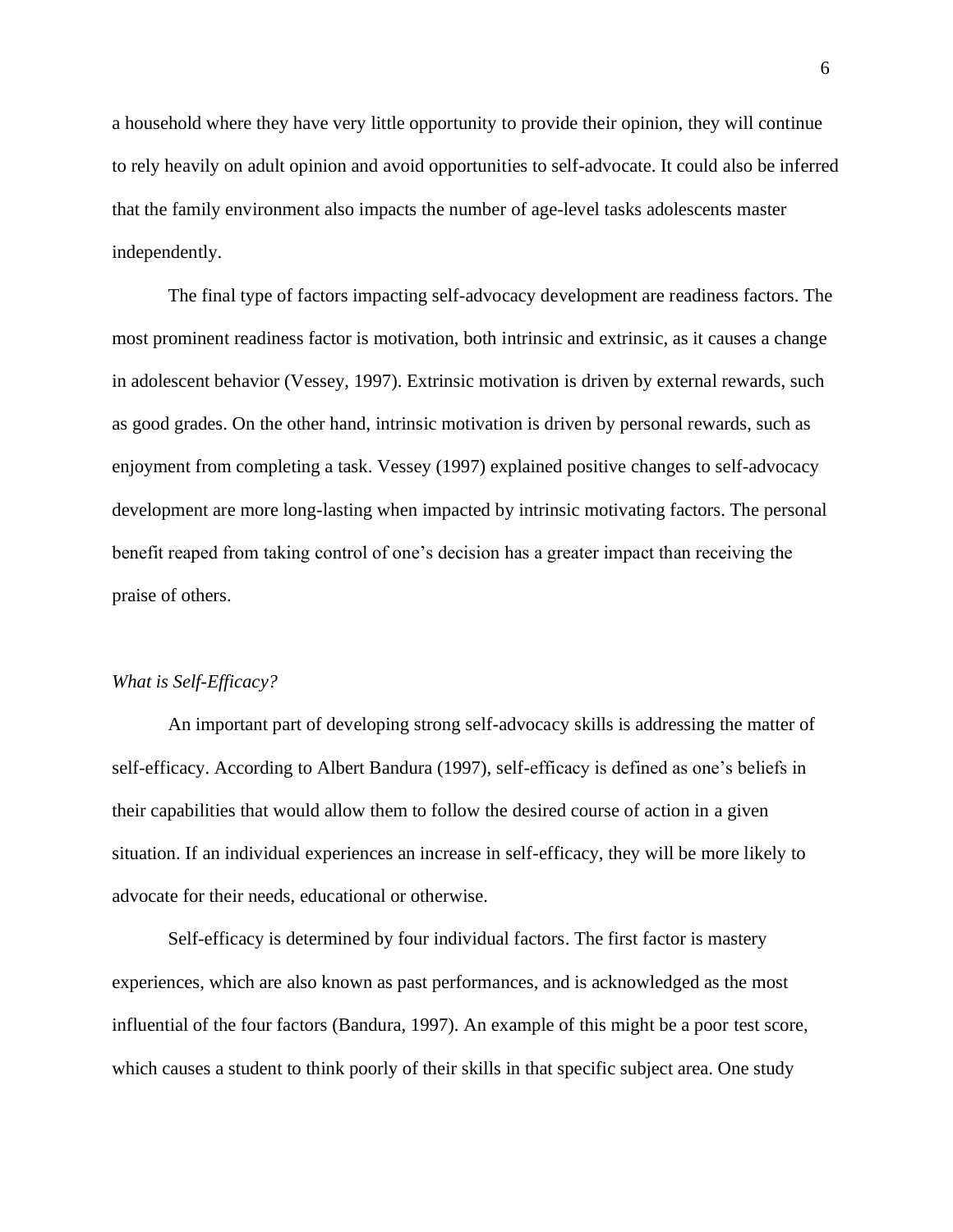determined mastery experiences had the greatest impact on the self-efficacy of male students (Webb-Williams, 2017). Males tended to draw more from the successes, downplay their failures, and therefore are more confident when approaching new academic challenges. Female students tend to underestimate their abilities when self-assessing and often focus on the failures instead of the successes (Webb-Williams, 2017). Since females tend to underestimate their abilities this may affect results of studies where females self-report about academic experiences related to self-efficacy.

Bandura's (1997) second factor of self-efficacy is vicarious experiences. These are experiences that involve observing and assessing the performance of peers. A vicarious experience might be observing you got a higher test score on a test than a peer, which likely increases your self-efficacy as you believe that you are more intelligent. In the same study conducted by Webb-Williams (2017), it was found that vicarious experiences had the greatest impact on female self-efficacy. Possibly due to differences in social interactions with peers, survey responses tended to follow a trend of including statements that discussed a change in personal feelings after observing differences in the performance results of peers.

Verbal persuasion is the third factor impacting self-efficacy. Bandura (1997) described verbal persuasion as the need for one to receive verbal feedback on performance. An example of this would be a student receiving specific negative feedback about presentation skills. From this interaction, a student's self-efficacy would most likely decrease because they now also believe an adult does not have confidence in their abilities. Positive feedback is linked with an increase in student self-efficacy but can be ineffective in students developing a healthy self-efficacy if used too often or if it is too positive (Webb-Williams, 2017). Trends in how teachers publicly disperse feedback also impact student self-efficacy. In preliminary research, Webb-Williams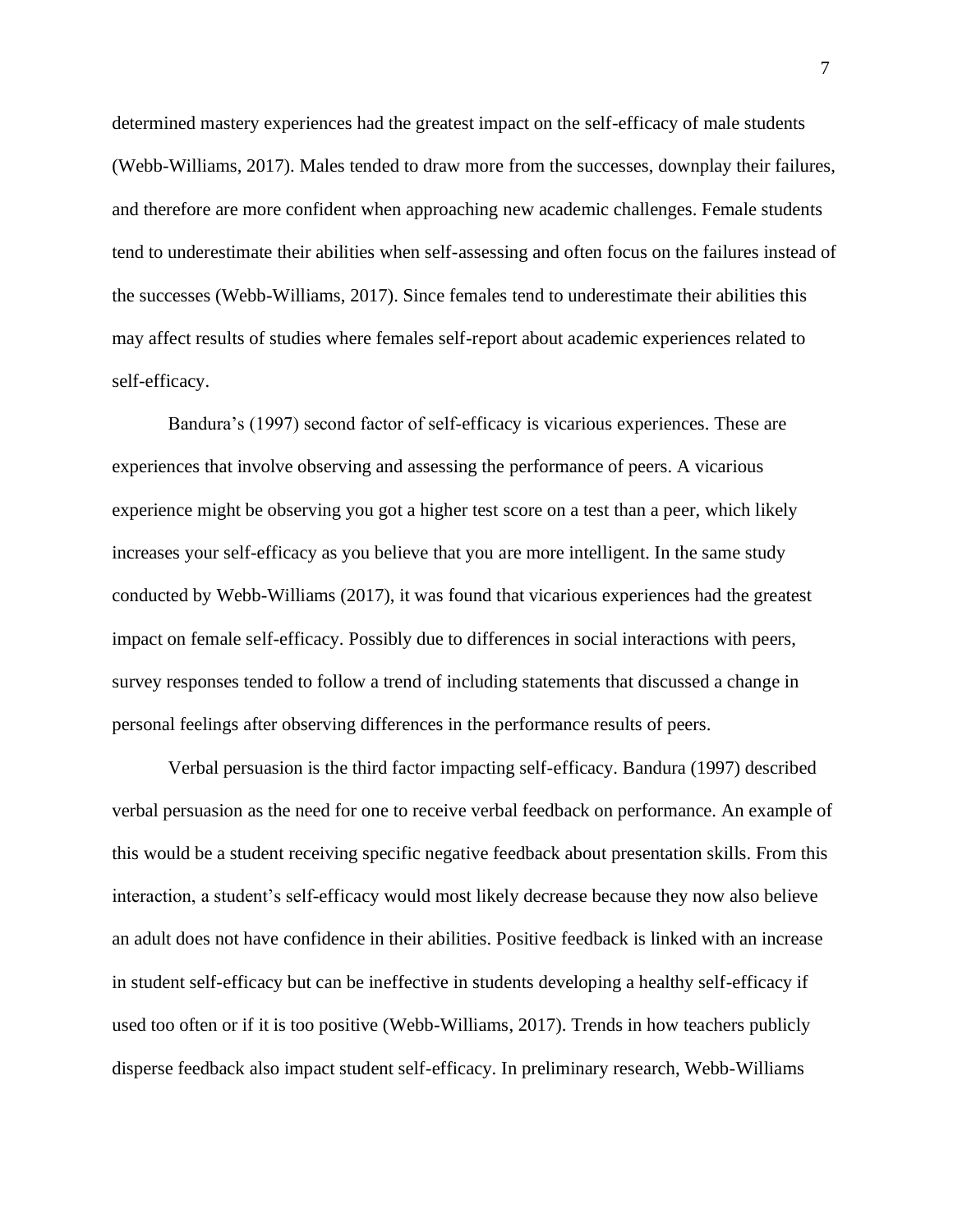(2017) determined that varying treatment of male and female students influences the development of student self-efficacy. This could also be applied to students of different socioeconomic statuses or students with different learning challenges. If a teacher tends to only provide positive feedback to a specific group of students in front of the entire class, students will start to believe the teacher is only confident in the abilities of those students.

The fourth and final factor impacting self-efficacy is a person's physiological state. This factor can be described as the moods, fatigue levels, and anxiety levels of an individual (Bandura, 1997). If a student were to be stressed with other classwork, family circumstances, or work situations, they would have less confidence in their educational abilities. While it does stand on its own as a factor in an individual's self-efficacy, Webb-Williams (2017) determined an individual's physiological state played more of an interconnected role in self-efficacy along with the other factors. Physiological states can be brought on by other factors of self-efficacy, such as a more positive mood when receiving a good grade.

#### *Why does self-efficacy matter?*

Self-efficacy is one of many aspects of an individual's self-system. It influences the goals we determine and pursue, along with the decisions we make (Caraway, 2003; Webb-Williams, 2017). Specifically in education, self-efficacy impacts the actions students take to shape their education. Students often base their educational decisions on their self-assessments of selfefficacy, choosing and pursuing educational pathways where they believe they can succeed. (Webb-Williams, 2017). Students with higher levels of self-efficacy have multiple pathways allowing them to conquer continual challenges. Students with lower levels of self-efficacy see few if any pathways that align with their passions. For instance, a student may be passionate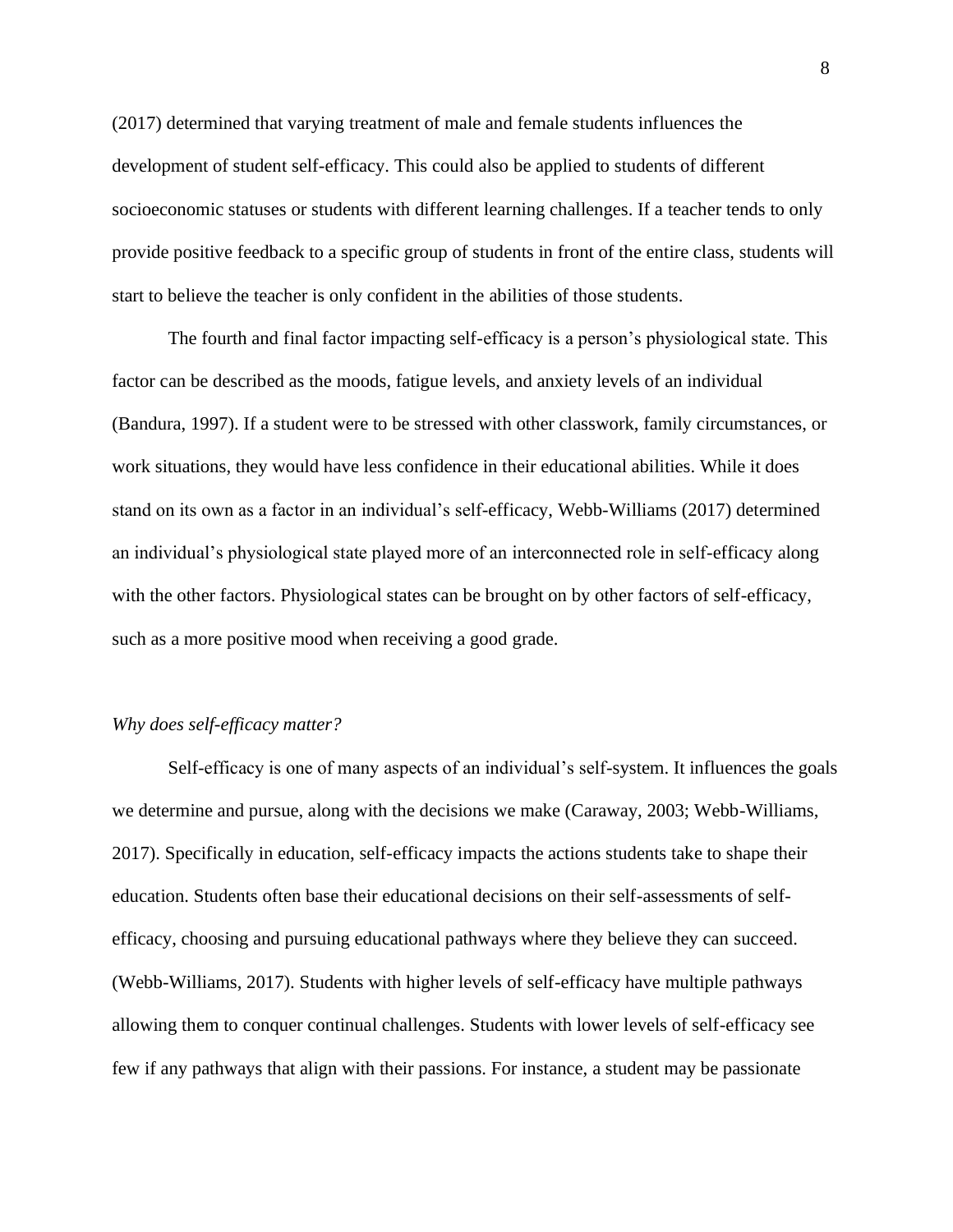about STEM topics, but low self-efficacy could push them to pursue a road that does not involve STEM to preserve self-image.

Engagement in school environments is also impacted by self-efficacy. Caraway (2003) found that students who exhibited sustained effort, and persistence have more engagement in school. High levels of self-efficacy promote behaviors that push students to pursue opportunities for involvement. When we have a greater belief in our educational abilities, we put more effort into pursuing the goals we originally set for ourselves and are more likely to stick to our goals. Due to an increase in school engagement, students in turn experience desired scholastic outcomes, as described by Jansen (2014). Not only does self-efficacy strengthen a student's selfsystem, but it also allows students to have a deeper engagement with educational opportunities provided to them.

#### *Self-Advocacy in Science Classrooms*

Much of current research focuses on how self-advocacy and self-efficacy affect student performance in school. Performance is often determined as achievement on standardized tests as students develop, rather than how students achieve outside of testing measures within the classroom. This is an issue because standardized tests tend to be a greater measure of test-taking skills rather than content knowledge or ability to apply knowledge.

Instead of focusing on student performance related to memorization, science curriculum should prioritize opportunities for students to apply the knowledge and skills they learn throughout the class. The Next Generation Science Standards (NGSS) help frame science education in a more action-based way, than just simply understanding a concept. Standards provided by this framework are focused on student actions such as: asking, defining, developing,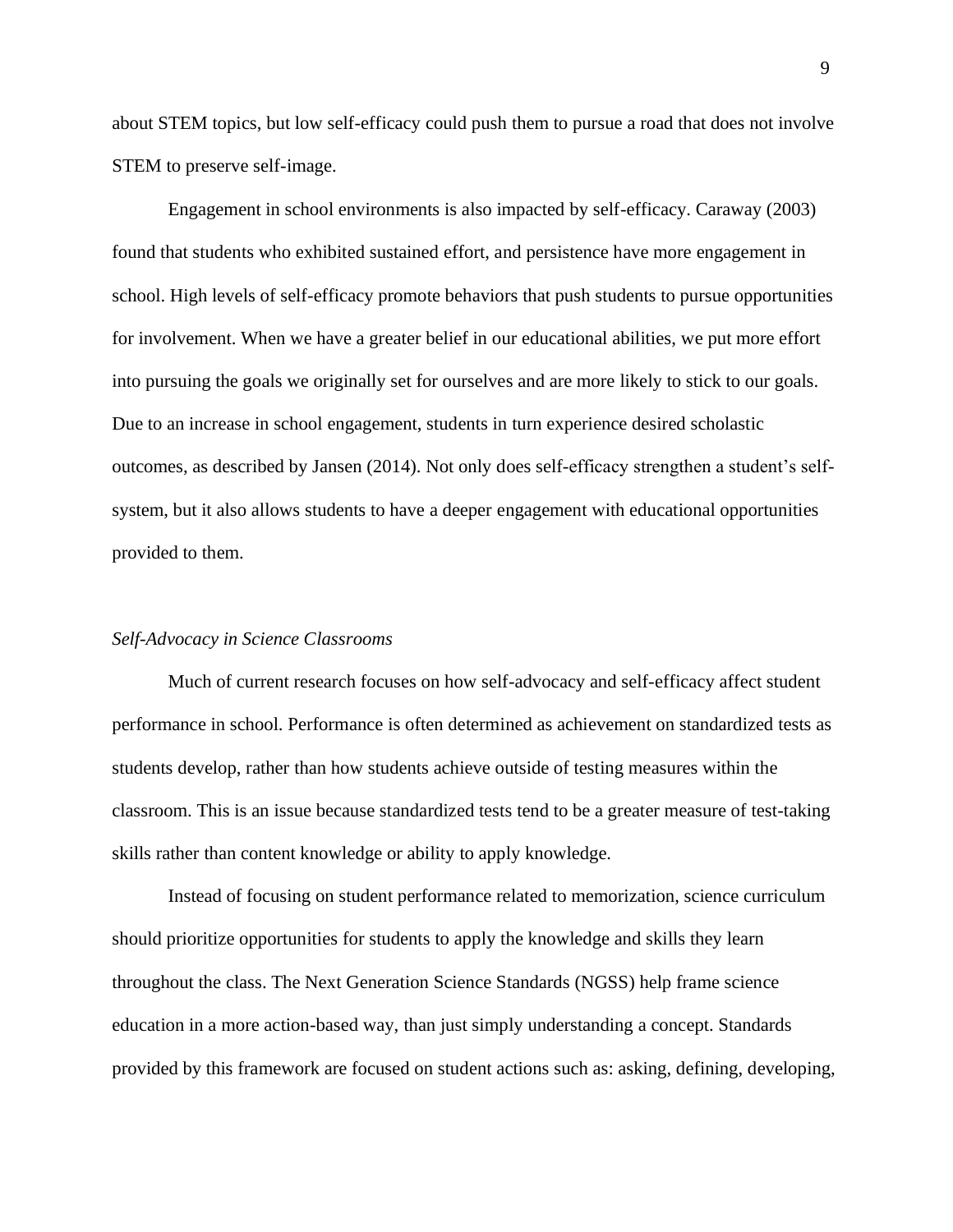applying, planning, analyzing, interpreting, constructing, designing, evaluating, communicating, and engaging (Next Generation Science Standards, 2021). These skills are important for students to learn and practice because they can be applied outside of the science field. All students will benefit from learning science-based skills, no matter what their future entails.

#### **Research Question**

*What is the greatest source of self-efficacy for 5-12 students in science classrooms?* 

By determining the greatest source of self-efficacy among students in science classrooms, educators can be better prepared to implement instructional strategies that boost these specific sources of self-efficacy, in order to promote self-advocacy among students.

#### **Methodology**

#### *Articles used for Meta-analysis*

Three research articles were used in this meta-analysis as sources of data. The first article, published by Britner in 2008, was entitled "Motivation in high school science students: A comparison of gender differences in life, physical, and earth science classes." Britner (2008) had a sample size of 502 students, grades 9-12, from a public high school in a small Midwestern city. This high school offered a variety of science classes, including life science, physical science, and earth science. The second article included in this meta-analysis was entitled, "Sources of Science Self-Efficacy Beliefs of Middle School Students", published by Britner & Pajares in 2006. Their study had a sample size of 319 students, ranging from grades 5-8, from a public middle school in a small Midwestern city (Britner & Pajares, 2006). The third and final article, published by Kiran and Sungar in 2011, was entitled, "Middle School Students' Science Self-Efficacy and Its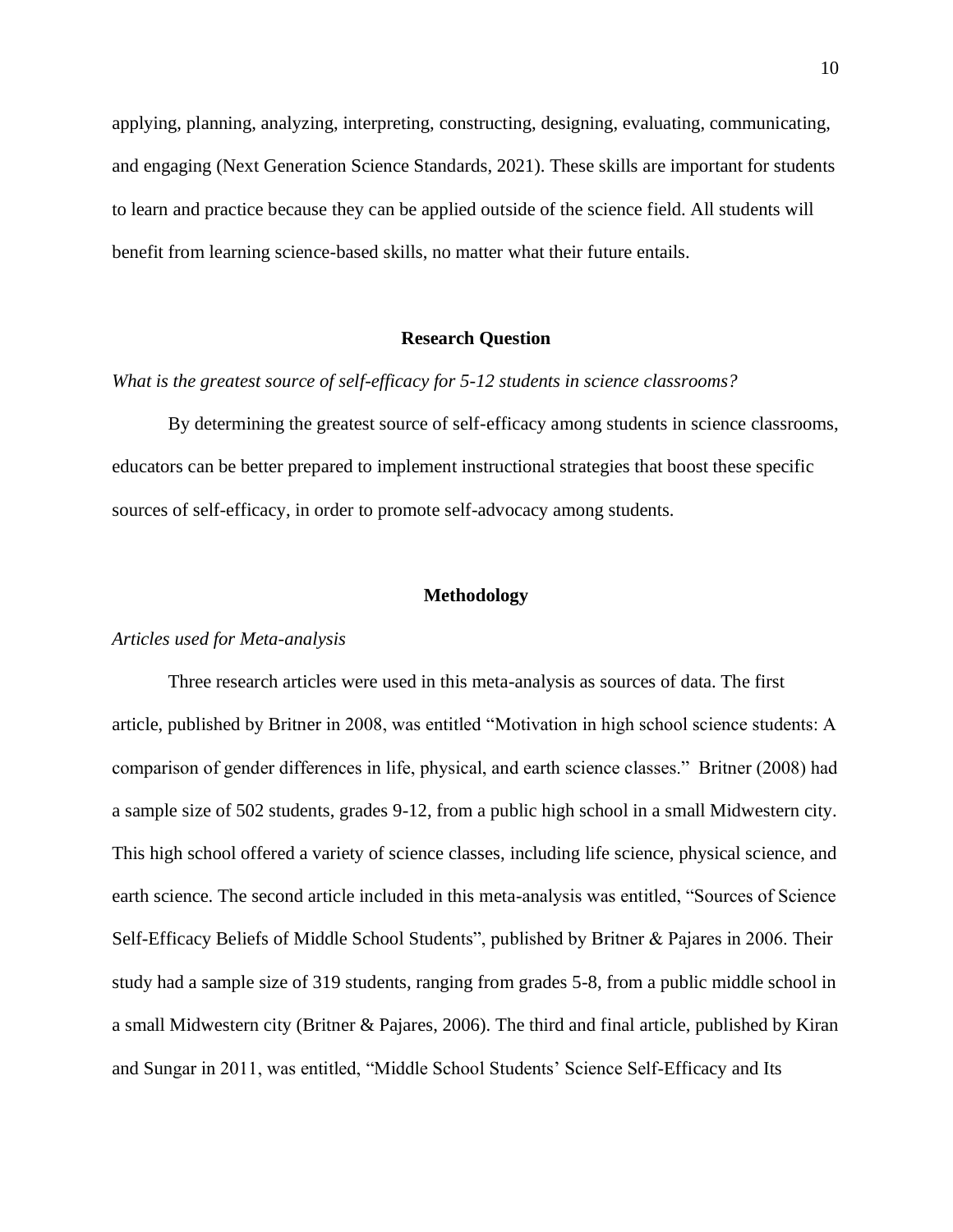Sources: Examination of Gender Difference." This study had a sample of 1932 8th grade students from 21 public middle schools in an urban setting. Between all three studies, this brings the overall sample size of the meta-analysis to 2740 students, ranging from grades 5-12.

#### *Data Collection Instrument*

The three studies described above were chosen for this meta-analysis because they all used the same data collection tools, the *Sources of Self-Efficacy Scale (SSES)*. This scale was originally developed by Lent et al. (1991) and questions were constructed through guidance from Bandura's social cognitive theory (Britner, 2008). Questions given from this scale are assessed on a 6-point Likert scale, an approach to collecting scaled responses in a survey (Britner, 2008; Britner & Pajares, 2006; Kiran & Sungar, 2011). With this scale, students scored how a specific statement related to self-efficacy reflected their experiences in science. Figure 2 gives examples

Mastery Experiences "I got a good grade in science last semester" Vicarious Experiences "Many adults I admire are good at science" Verbal Persuasion "My teachers believe I can do well in difficult science courses" **Emotional Arousal** "Science makes me feel uncomfortable and nervous"

of statements used for the four different factors of self-efficacy.

#### *Figure 2. Sample statements from Sources of Science Self-Efficacy Scale*

According to all three studies, higher scores for the first three categories were documented as a reflection of these categories being the source of students' self-efficacy (Britner, 2008; Britner & Pajares, 2006). Emotional arousal was reverse-coded, meaning that higher scores in the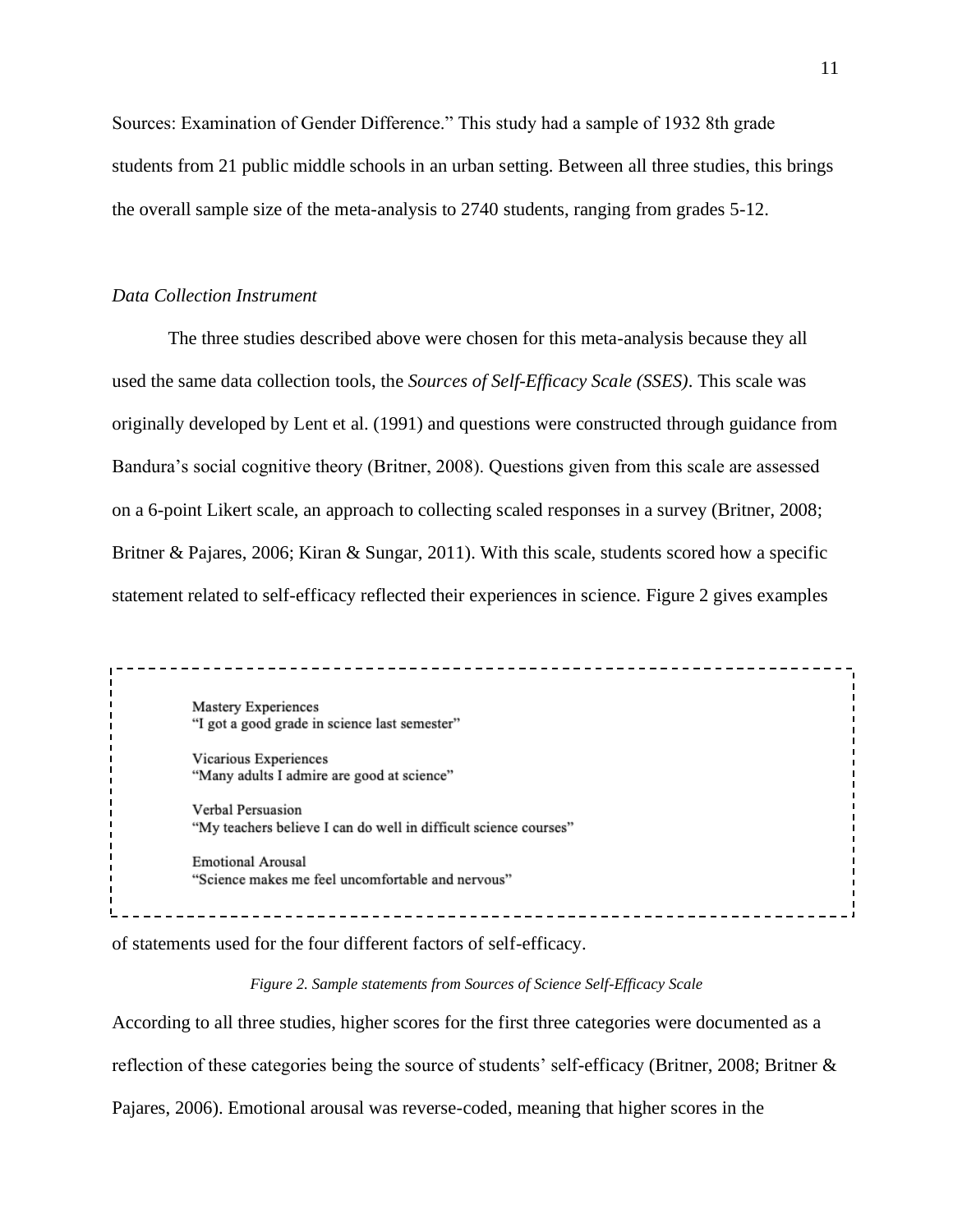emotional arousal category coincide with lower levels of anxiety and stress related to science (Britner, 2008; Britner & Pajares, 2006).

# *Data Analysis*

Data was separated by male and female students to determine any trends that may exist due to a gender difference. Weighted mean and standard deviation were calculated for each of the following categories: mastery experiences, vicarious experiences, verbal persuasions, and emotional arousal. A graph was also created as a visual representation of the possible differences that occurred between the sources of self-efficacy between male and female students.

# **Results & Discussion**

# *Sources of Self-Efficacy*

Analysis of the data revealed no significant differences between male and female students in mean scores for each category, as revealed in the graph (Figure 3).



*Figure 3. Graph of Sources of Self-Efficacy Scale Scores*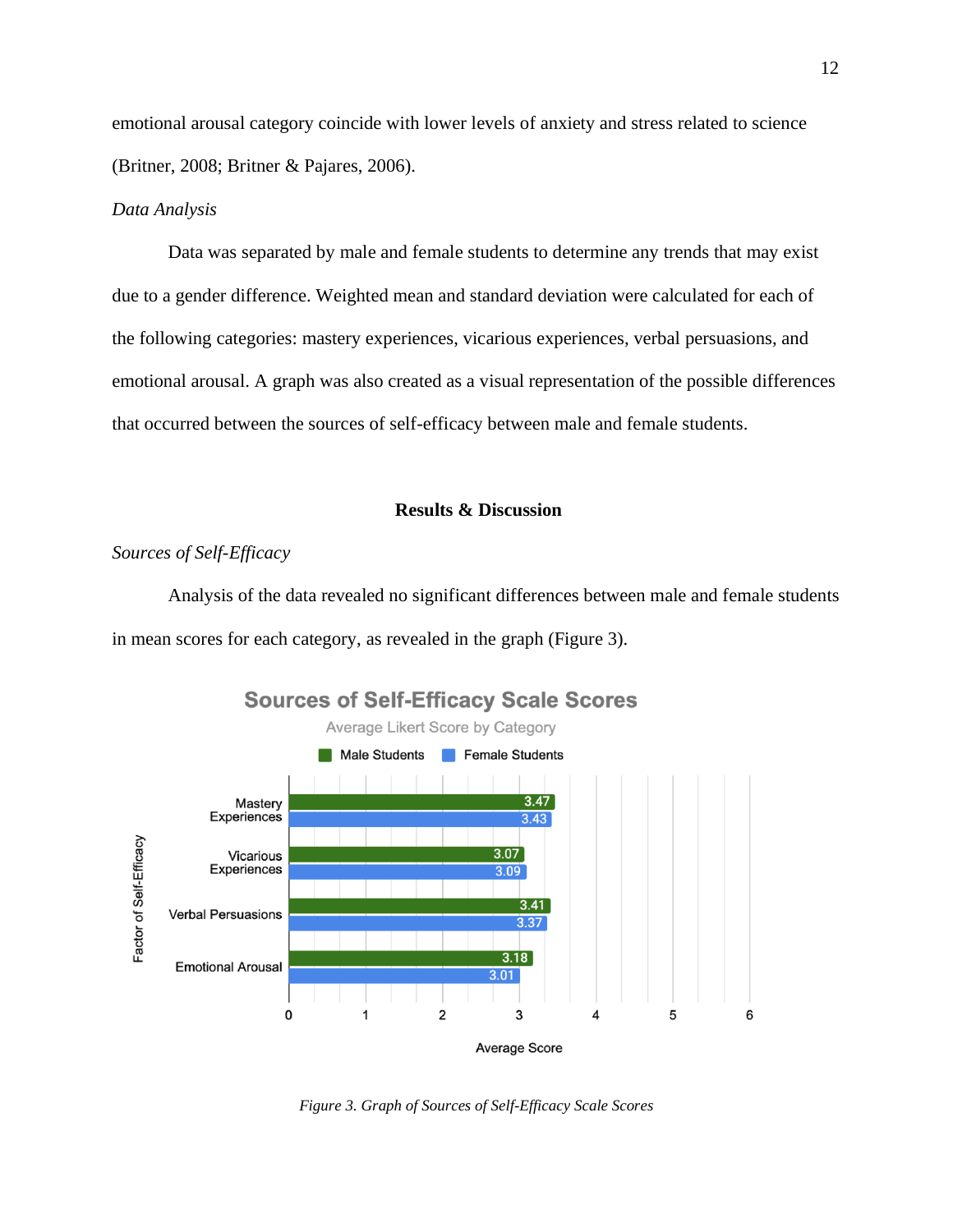The largest difference in scores occurs in the emotional arousal category, where male students had an average score of 3.18 and female students had an average score of 3.01. With a slightly higher score, this means that male students typically face less anxiety and stress concerning science than female students.

Overall, the highest sources of self-efficacy for students were mastery experiences and verbal persuasions, as shown in Figure 4. Male students had an average score of 3.47 for mastery experiences and 3.41 for verbal persuasions. Female students had an average score of 3.43 for mastery experiences and 3.37 for verbal persuasions.

|                                           | <b>Male Students</b> |                                     | <b>Female Students</b> |                              |
|-------------------------------------------|----------------------|-------------------------------------|------------------------|------------------------------|
| <b>Source of Self-</b><br><b>Efficacy</b> | Average Score        | <b>Standard</b><br><b>Deviation</b> | Average Score          | <b>Standard</b><br>Deviation |
| <b>Mastery Experiences</b>                | 3.47                 | 0.37                                | 3.43                   | 0.26                         |
| Vicarious Experiences                     | 3.07                 | 0.14                                | 3.09                   | 0.17                         |
| <b>Verbal Persuasions</b>                 | 3.41                 | 0.19                                | 3.37                   | 0.18                         |
| <b>Emotional Arousal</b>                  | 3.18                 | 0.41                                | 3.01                   | 0.34                         |

*Figure 4. Table of Mean Scores by Gender for Sources of Self-Efficacy in Science* 

#### *What do these results mean for self-advocacy for all students?*

In order to promote self-advocacy, teachers must address the greatest sources of selfefficacy among students, mastery experiences and verbal persuasions. One approach would be to use instructional strategies to boost these sources. By giving students more opportunities to have positive experiences related to mastery experiences and verbal persuasions, teachers help positively influence self-efficacy, and in turn self-advocacy for all students.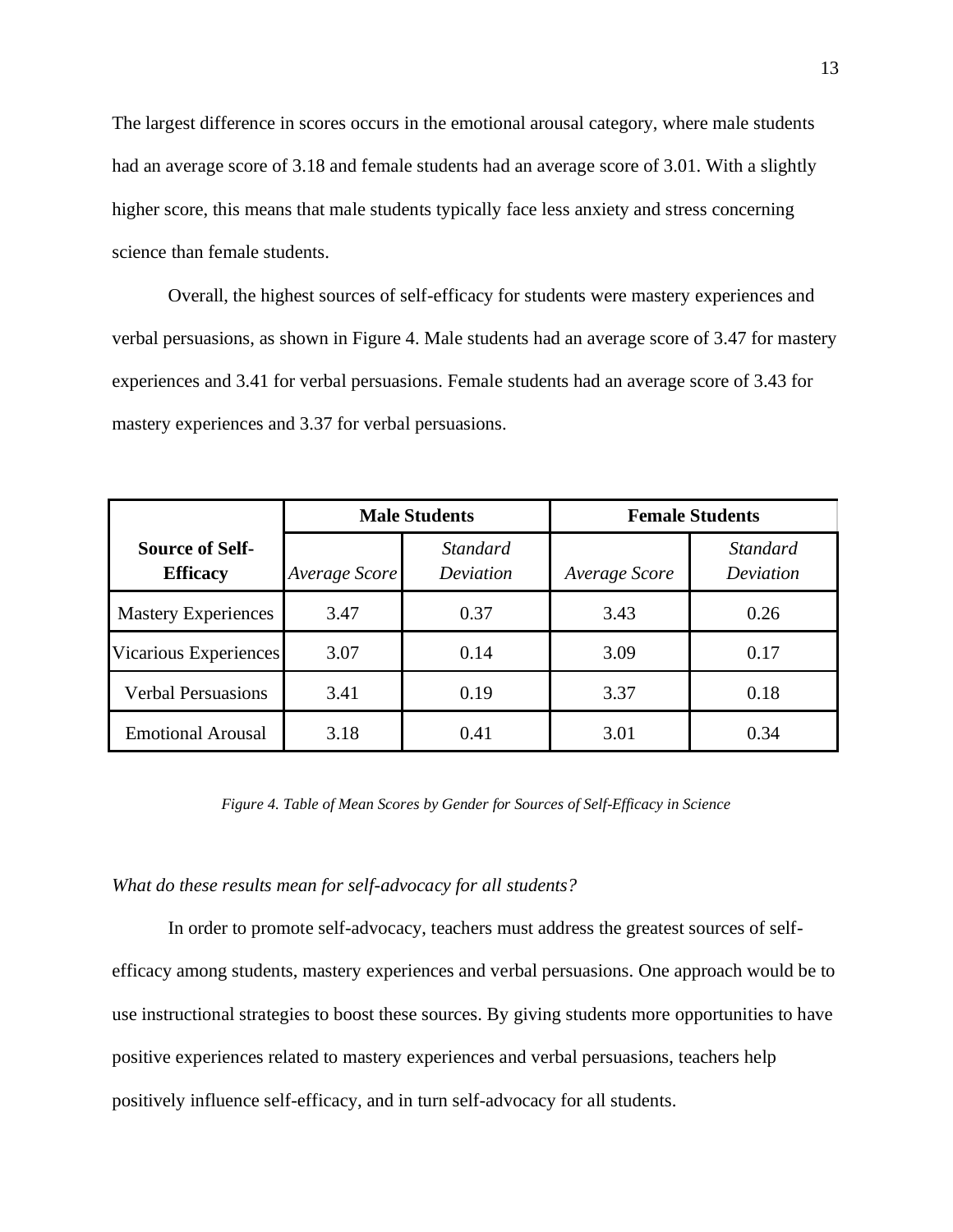To address mastery experiences, one recommended instructional strategy is personalized learning. Personalized learning focuses pacing instruction based on student learning needs, preferences, and interests (Bray & McClaskey, 2015). Students are given more control over their learning experiences, allowing for a shift from teacher-centered to student-driven classroom activities. Student self-efficacy and self-advocacy are supported by this instructional strategy because it allows students to play an active role in their learning process within the classroom. Bray and McClaskey stated, "When learners have a voice in how they learn and a choice in how they engage with content and express what they know, they are more motivated to want to learn and own their learning" (2017). Personalized learning allows for students to have a role in creating more positive experiences within the classroom, which will give them more positive experiences to reflect on, which boosts their self-efficacy in terms of mastery experiences. This increase in self-efficacy leads students to be more outspoken about their learning journey within the classroom, advocating for what they need to have the best learning experience.

Personalized learning supports all types of learners in the classroom because it centers on each student's learning journey and allows for the teacher to meet the learning needs of all students. Teachers that provide numerous ways for students to learn and demonstrate their knowledge allow students to make individualized decisions about their learning process. Students that need more structured support have resources available to them, but students also have the gift of flexibility to adjust their learning experiences. Personalized learning also serves to allow for students to discover and research possible connections to classroom content that relate to their interests.

To address verbal persuasions, one recommended instructional strategy would be effective questioning methods. Asking effective questions is a part of a teacher's interaction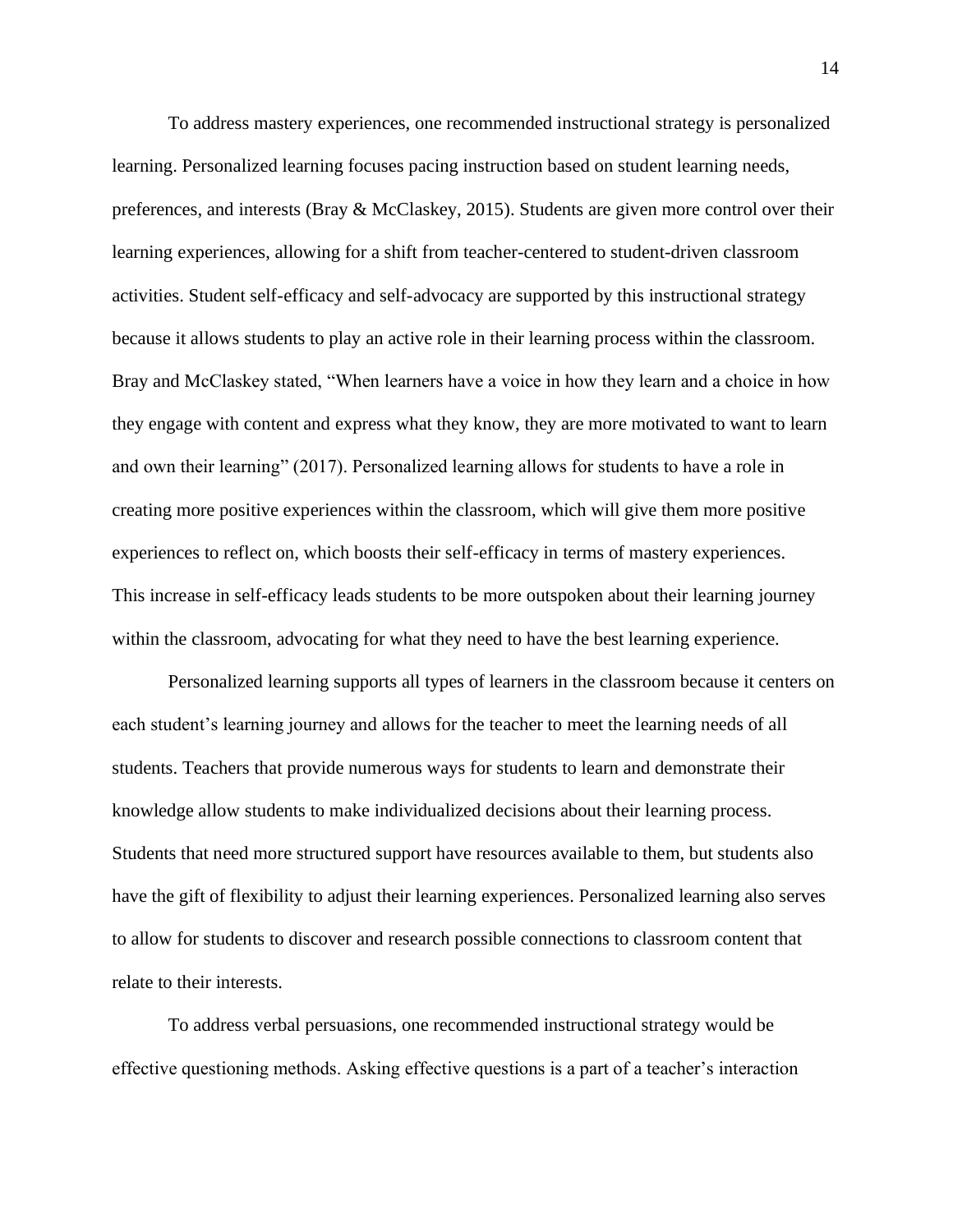patterns. This interaction pattern consists of the initial question the teacher asks, the amount of wait time the teacher takes before calling on a student to answer the question, the student response, and then the amount of wait time that the teacher allows before responding to the student's idea (Olson, 2008). Students are able to gain confidence in their content knowledge through the cycle of questions asked, especially if these questions are thought-provoking, rather than dichotomous. Emphasis is put on these types of questions because they push learners to think about the scientific phenomena rather than rote memorization of facts.

Implementing an effective wait time allows for students to have a greater amount of time to construct their responses, which results in a more in-depth explanation of their understanding of the material. Aside from a longer wait time, asking for elaboration of student ideas allows for all students to be continually engaged, as they may have something to add to the conversation after their peer has finished elaborating. When students hear confirmation of a peer's idea, they are not as likely to share because they do not think there is another possible correct answer to the question.

This strategy plays into student self-efficacy and self-advocacy as it helps students avoid a fear of rejection or being incorrect. Starting with simple questions allows students to build confidence in their abilities. Without an effective questioning method via teacher interaction patterns, student self-efficacy would struggle because students start to have less belief in their original ideas and are only set out to please the teacher with the specific, correct answer. This loss of self-efficacy, in turn, diminishes the level of self-advocacy in students. Students are less likely to ask questions or be involved in class discussions when they fear they may be wrong. Successful implementation of teacher interaction patterns allows for students to have a stronger voice in the classroom.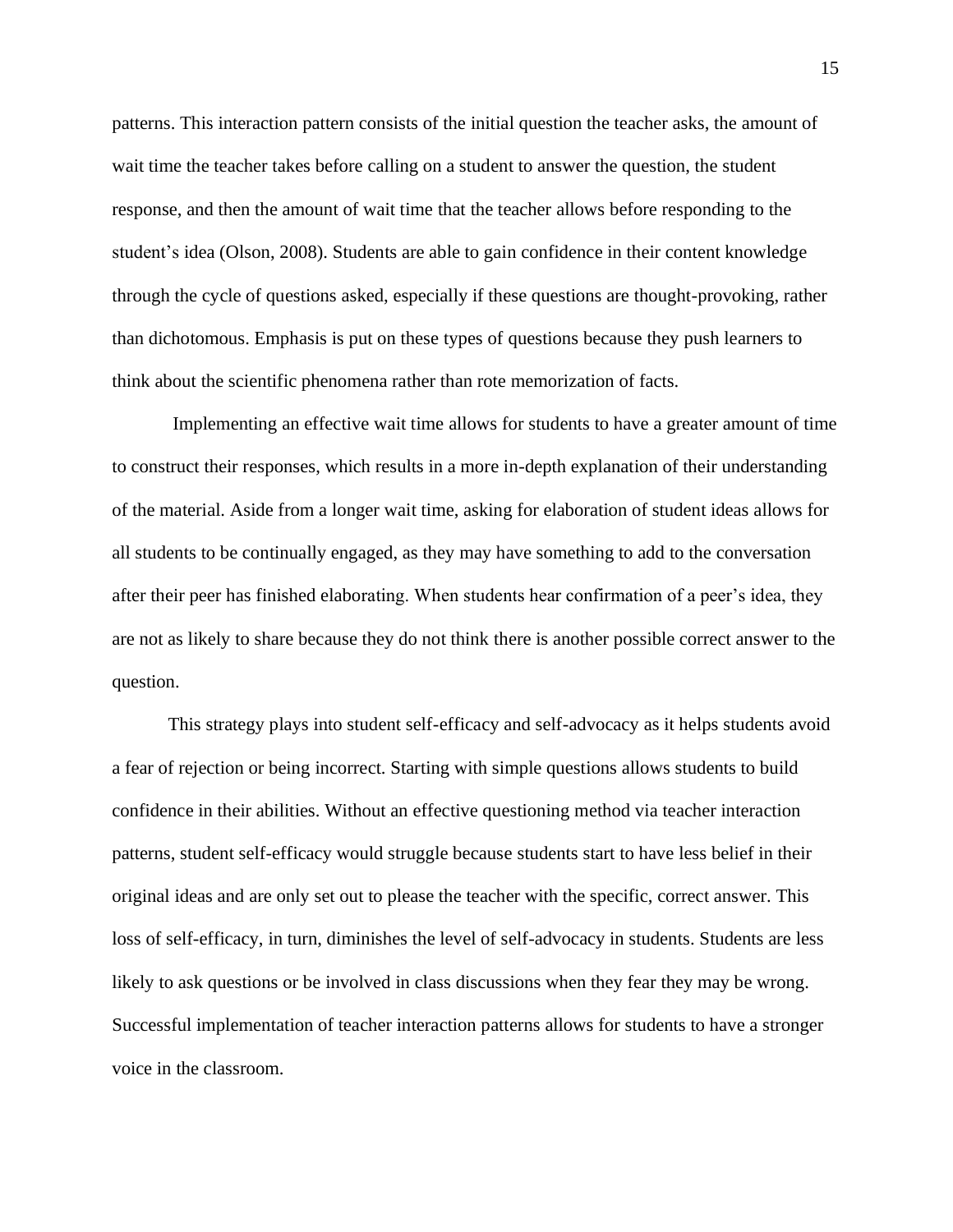Effective questioning through teacher interaction patterns supports all learners because it allows for the teacher to differentiate interactions with their students based on the level of their content knowledge. As stated earlier, effective questioning methods allow for a teacher to determine the level of student understanding in a matter of seconds. If a student is struggling to understand the concept, the teacher could ask questions that help the student reach the intended level of understanding through their own observation and discovery. Likewise, for a student that has a more complex understanding of the concept, the teacher can ask higher-level questions that ask the student to use critical thinking skills to solve a possible problem or apply their understanding to a new concept.

#### *Limitations*

There are two types of bias that could have potentially occurred in this study, dealing with the original collection of data in the studies used in the meta-analysis. The first type of bias would be social desirability bias. This type of bias deals with the possible overreporting of desirable attitudes and the underreporting of undesirable attitudes. While engaging with the *Sources of Science Self-Efficacy Scale*, students may have felt indirect pressure to give certain answers to reflect what they thought they wanted their teachers or the researchers of the study to see. The other possible source of bias in this study would be actor-observer bias, where participants in the study attribute their actions to external factors, while they attribute other's action to internal factors. In the realm of this study, this bias would apply if students overexaggerated the impact that external influences had on their self-efficacy in science. Even though there are external factors that play into one's self-efficacy, not everything impacting self-efficacy can be attributed to outside sources.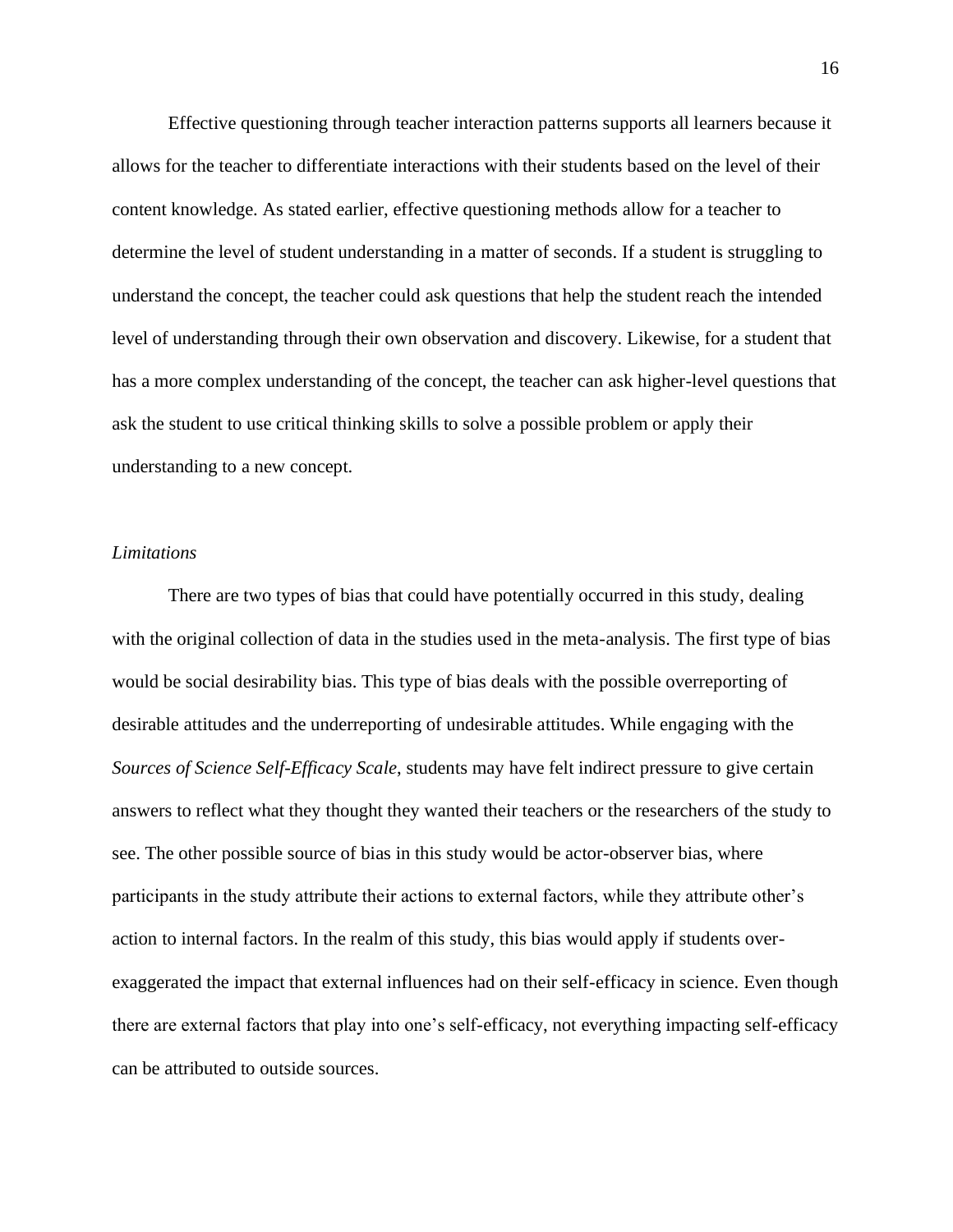# **Conclusion**

All students deserve a classroom environment where they feel they have a voice in their learning experiences. In order to promote a culture of self-advocacy in the classroom, teachers must address the factors that impact self-advocacy. One of those factors is self-efficacy, or one's belief in their capabilities in a given situation. The purpose of this study was to determine the greatest source of self-efficacy among students in secondary science classrooms and to recommend teaching strategies to address the greatest sources of self-efficacy that exist. Metaanalysis of previous studies using the *Sources of Science Self-Efficacy Scale* found that the greatest sources of self-efficacy among students in science were mastery experiences and verbal persuasion. Using teaching strategies that support these sources of self-efficacy is a way that teachers can indirectly influence student self-efficacy in a positive manner, resulting in a classroom culture that promotes student self-advocacy.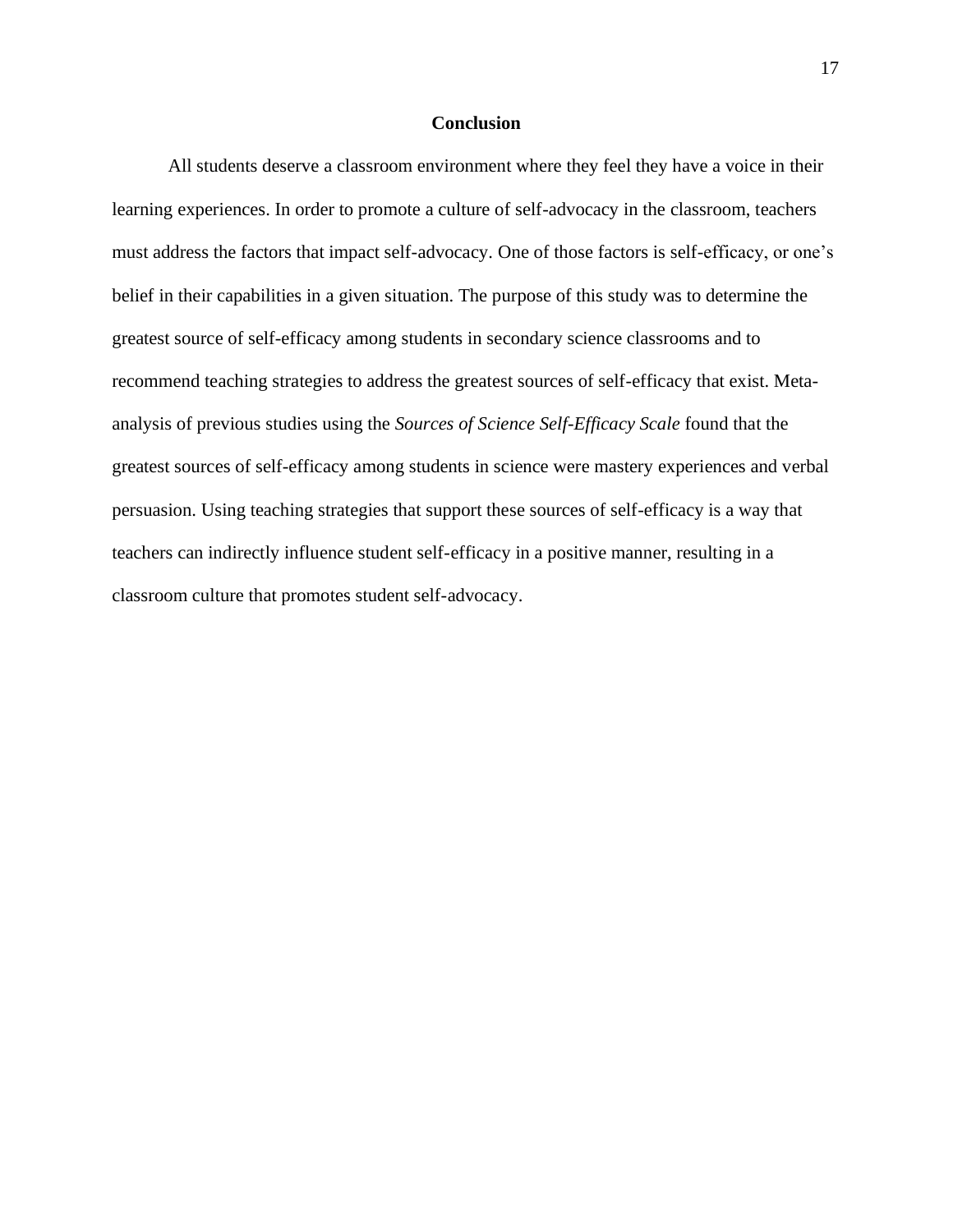#### **References**

Bandura, A. (1997). Self-efficacy: the exercise of control. New York: Freeman.

- Bray, B., & McClaskey, K. (2015). *Make Learning Personal: The what, who, wow, where, and why.* Corwin Press.
- Bray, B., & McClaskey, K. (2017). *How to Personalize Learning*. Corwin Press.
- Britner, S. (2008). Motivation in high school science students: A comparison of gender differences in life, physical, and earth science classes. *Journal of Research in Science Teaching*, *45*(8), 955-970.
- Britner, S. L., & Pajares, F. (2006). Sources of Science Self-Efficacy Beliefs of Middle School Students. *Journal of Research in Science Teaching*, *43*(5), 485–499. https://doi.org/10.1002/tea.20131
- Douglas, D. (2004). Self-advocacy: Encouraging students to become partners in differentiation. *Roeper Review, 26*(4), pp. 223-228. https://doi.org/10.1080/02783190409554273.
- Jansen, M., Scherer, R., & Schroeders, U. (2015). Students' self-concept and self-efficacy in the sciences: Differential relations to antecedents and educational outcomes. *Contemporary Educational Psychology, 41*, pp.13-24. https://doi.org/10.1016/j.cedpsych.2014.11.002.
- Kiran, D., & Sungur, S. (2011) Middle School Students' Science Self-Efficacy and Its Sources: Examination of Gender Difference. *J Sci Educ Technol, 21*, 619–630. https://doi.org/10.1007/s10956-011-9351-y